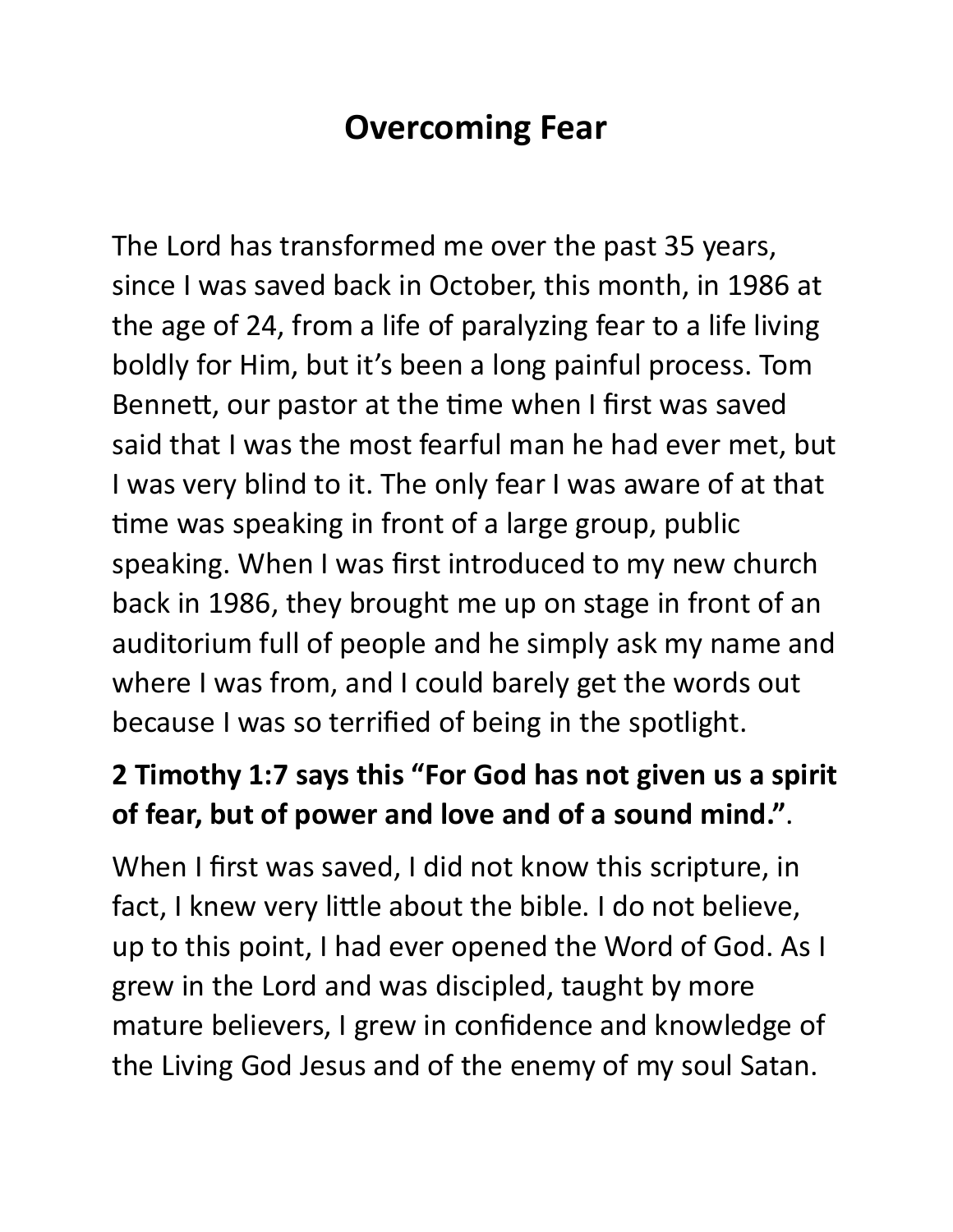Let's read the scripture again, **"For God has not given us a spirit of fear, but of power and love and of a sound mind."** If God did not give us the spirit of fear, who did? Satan! Simply put, fear is an evil spirit that the enemy uses, Satan, to thwart God's plans for your life. God has a plan for your life and it's going to require power, love, and a sound mind. Fear is the opposite of power because it makes you weak. Fear is the opposite of love because it makes you selfish. Fear is the opposite of a sound mind because it makes you confused. Satan wants you weak, selfish, and confused, but God wants you powerful, loving and have a sound mind, so you can carry out the plans He has for you.

**Ephesians 2:10 says "For we are His (God's) workmanship, created in Christ Jesus for good works, which God prepared beforehand so that we would walk in them."**

God has a plan for my life and yours and He knows we may experience fear along the way, we all do, but He has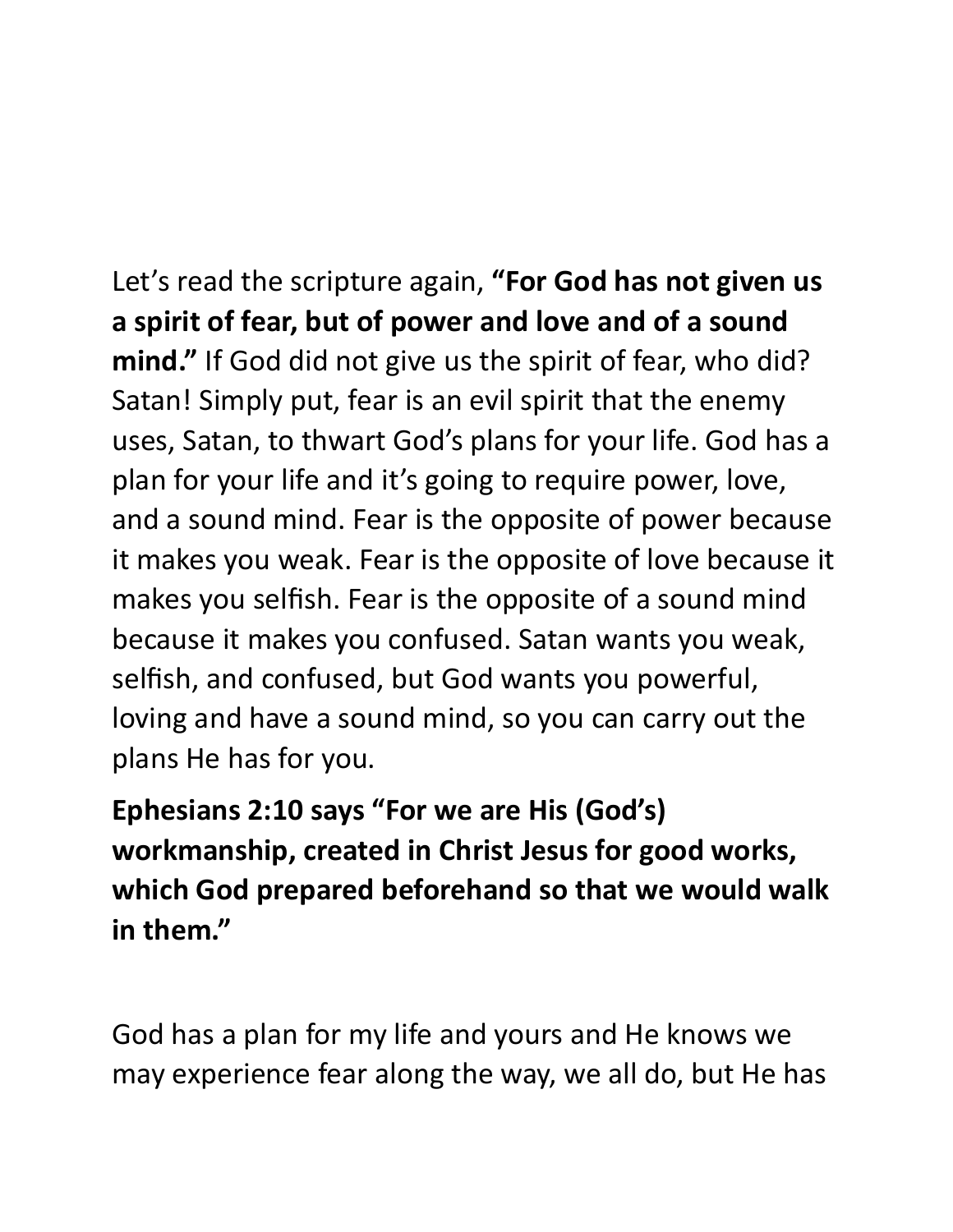given us the tools to overcome, if we will let Him work in our lives, and show us how to overcome fear.

For example, I am not afraid to speak in public anymore. I speak often in front of small and large groups. God showed me that I was afraid of what others thought of me, how I appeared to them, but God showed me that He had created me perfect and that I was His original masterpiece, just like you are, and that the looks and personally He gave me was nothing to be ashamed of. He taught me that His opinion of me is the only one that really matters, and I choose every day to believe Him.

Some of you are afraid to give talks like this and I used to be as well. There are many things I used to be afraid of, but I am not anymore. And If I do get afraid, I boldly, with the help of Jesus, overcome the fear with power, love and a sound mind, and I seek Him out every day, and ask Him to show me the plan He has for me.

I'll close with this. I woke up at 4am this morning and could not go back to sleep. I was hoping to get up about 6am giving me about 7 hours of sleep, I knew I had a long